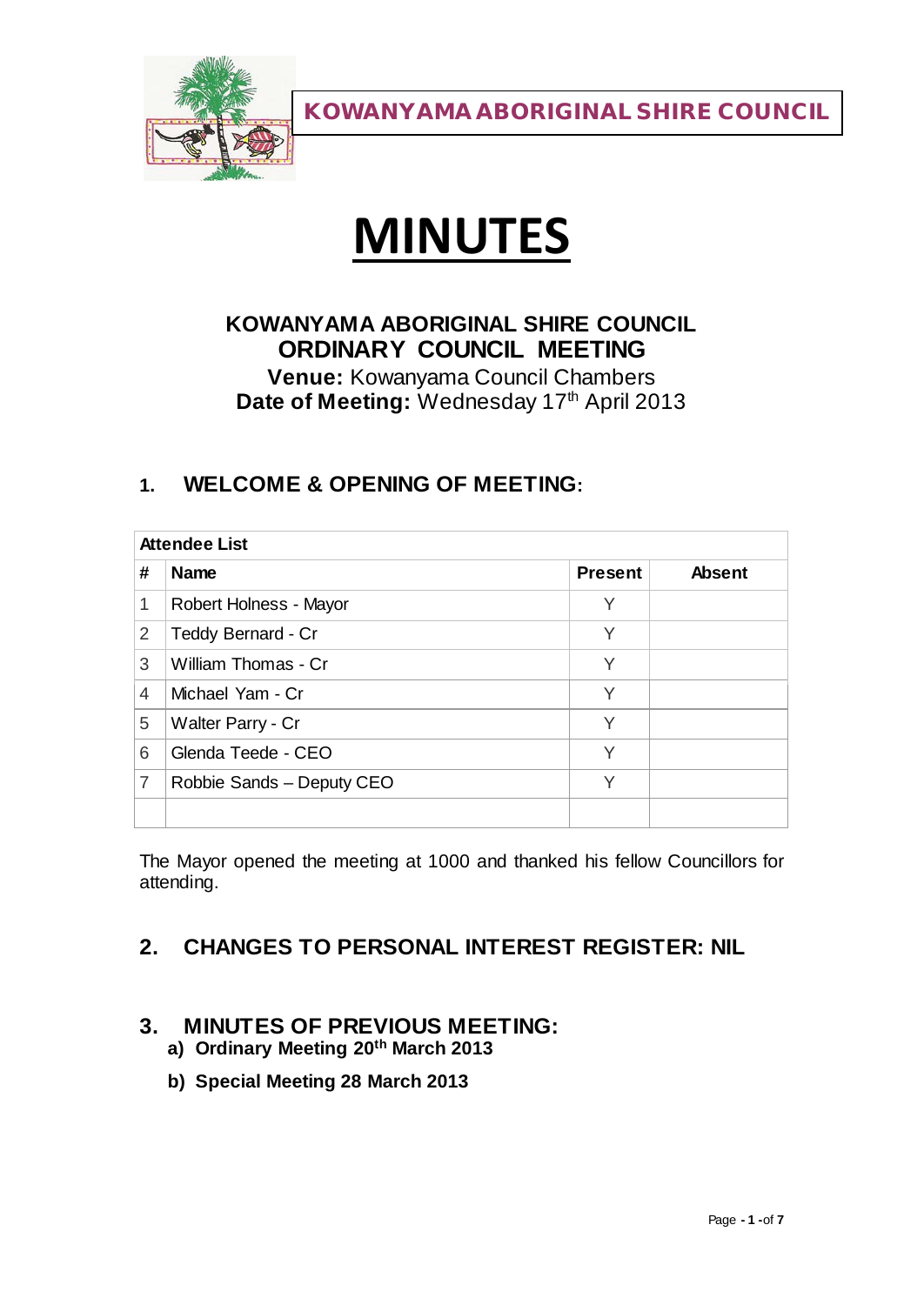

#### **BUSINESS ARISING FROM PREVIOUS MEETINGS & CONFIRMATION THEREOF:**

#### **Ordinary Meeting 20th March 2013**

- **a) Item 5.4 – Council will not purchase a new software package for this purpose, due to financial constraints. The current business systems in place need to be utilised.**
- **b) Item 6.13 – Council would like this matter investigated ASAP.**

#### **Special Meeting 28th March 2013**

**a) Item 4c – Council notes that the height of fences must be the standard height of fences already installed in Community houses.** 

**At this point (1100) Councillor Parry excused himself from the Meeting. Councillor Parry returned to the meeting @ 1330.**

**Resolution 1 – 17th April 2013**

**Council resolve to adopt the Minutes of the Ordinary Meeting 20th March 2013, with noted changes.**

**Carried in Full**

**Moved: Cr. Thomas Seconded: Cr. Bernard**

**Resolution 2 – 17th April 2013**

**Council resolve to adopt the Minutes of the Special Meeting 28th March 2013, as a true and correct record of Council business.**

**Carried in full**

**Moved: Cr. Yam Seconded: Cr. Thomas**

**4. VISITORS - Nil**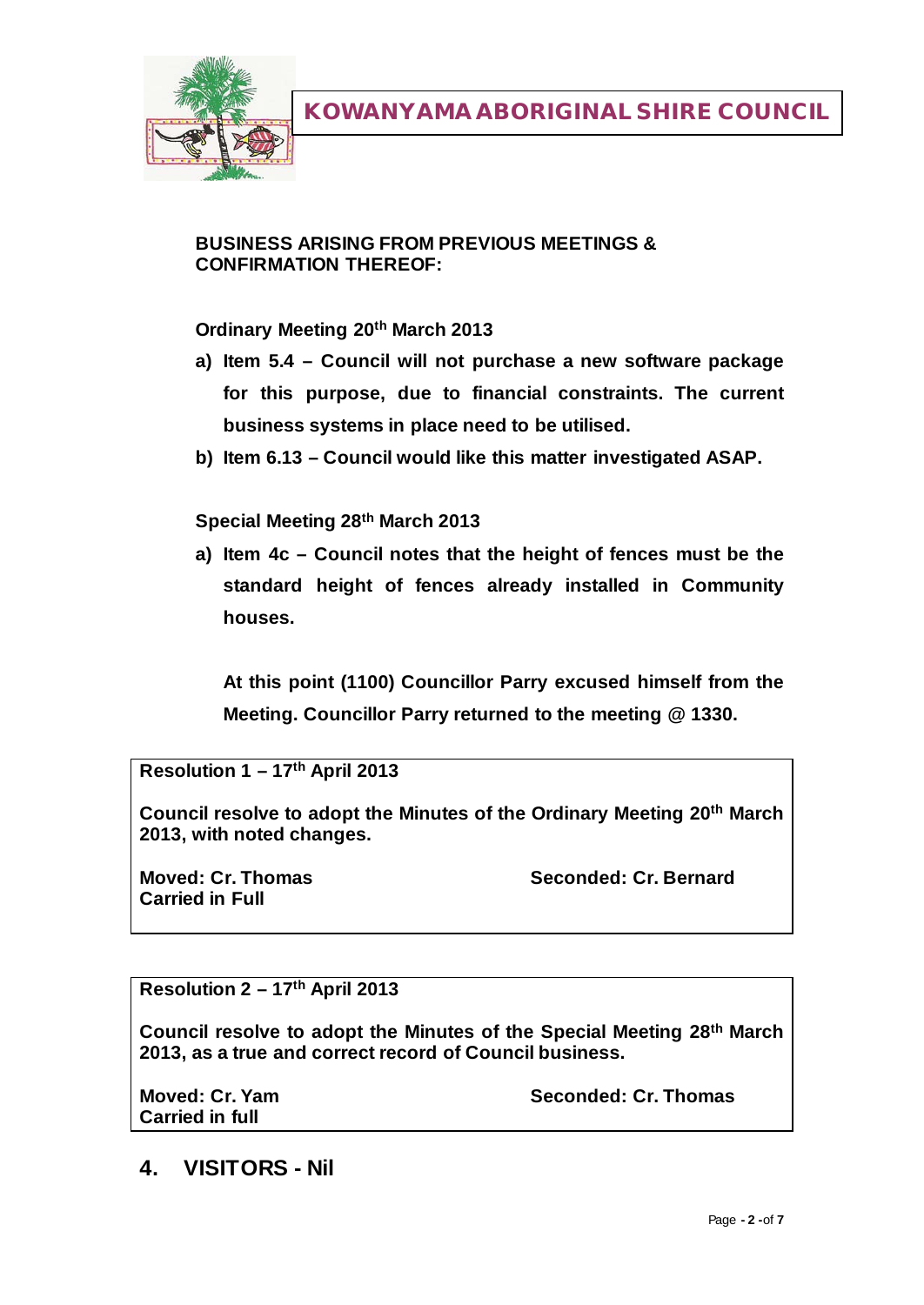

## **5. OFFICER REPORT/MEMOS**

**5.1 10.00AM – BRUCE GOULD: Road Works Update**

**Council decided to pass the following resolution**

**Resolution 3 – 17th April 2013**

**Council resolve to approve the Contractor Plant Hire Rates for NDRRA works for 2013/14, as per the Expression of Interest process. The engagement of contractors on this schedule is delegated to the CEO, in consultation with the Purchasing Manager, Darryl Pollard and Program Manager, Bruce Gould.**

**Moved: Cr. Yam Seconded: Cr. Thomas**

**Carried in full**

- **5.2 1.30PM - ANTHONY WRIGHT & MARINA SCHAEFER (WELCOME): Financial Report**
- **5.3 HUMAN RESOURCES RELIEF MANAGER: Reviewed Policies: The Council tabled these policies and decided to adopt them by way of the following resolution.**

**Resolution 4 – 17th April 2013**

**Council resolve to adopt the Intellectual Property Policy and Fatigue Management Policy as an operating procedure of Council.**

**Carried in full**

**Moved: Cr. Yam Seconded: Cr. Thomas**

The Mayor adjourned the meeting @ 1230 for Lunch. The Mayor re-opened the meeting @ 1330.

At this point the Mayor invited into the meeting Jules Anderson; Greg Mellis & Tom Hart from QRA and Bruce Gould, KASC NDRRA Program Manager, to discuss the various NDRRA Projects in Kowanyama for 2013/14.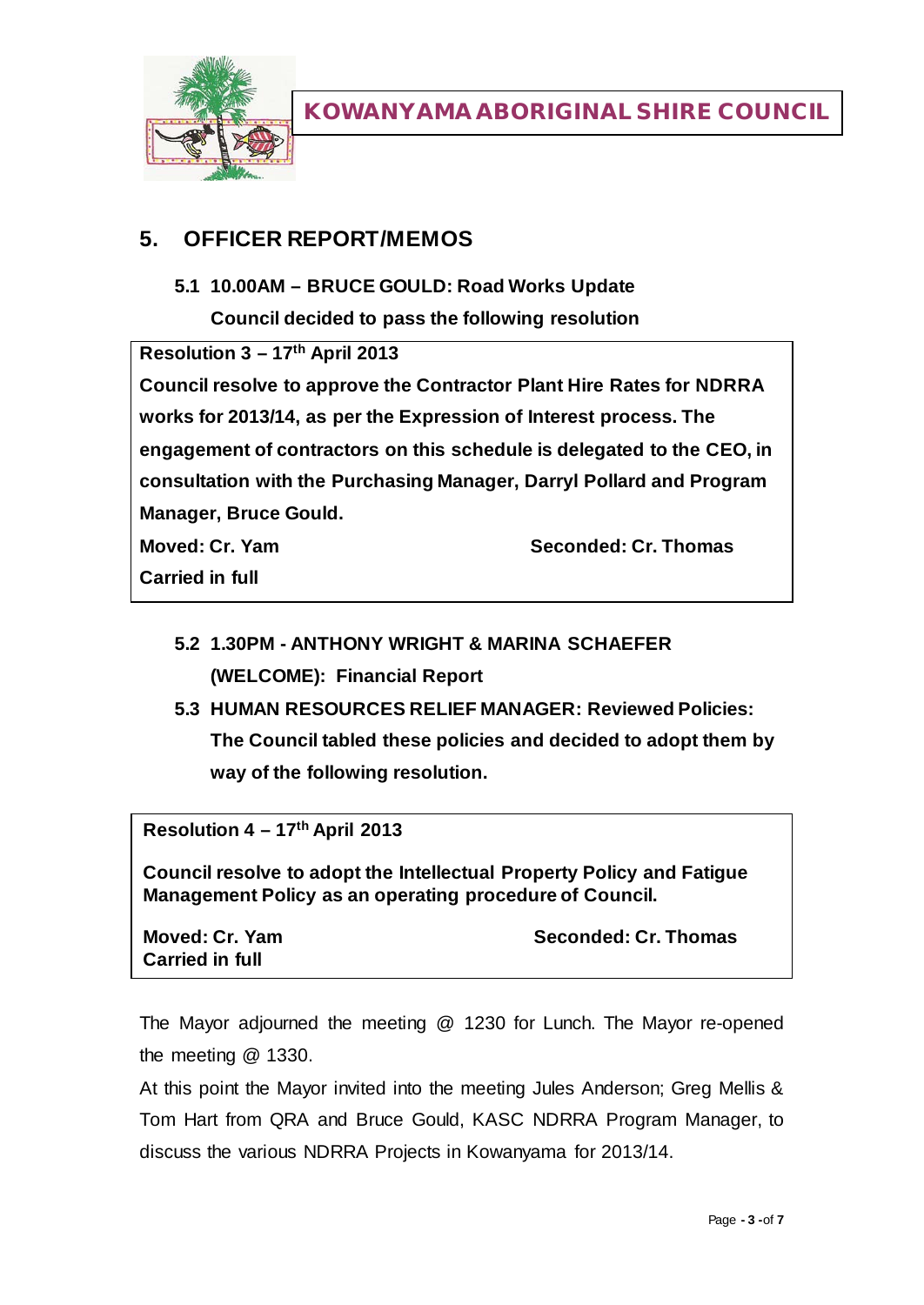

# **6. CORRESPONDENCE**

- a) **Email from Senator Jan McLucas** re: Reforms to make Superannuation System Fairer: TABLED
- b) **Email from MacDonnells Law** re: Jilu Pty Ltd Lease: TABLED The Council were informed that this is the final lease after all of the changes that have been instructed by Council.

**Resolution 5 – 17th April 2013**

**Council resolves to approve a lease to Jilu Pty Ltd as per the tabled lease document and recommendation of MacDonnells Law.**

**Moved: Cr. Bernard Seconded: Cr. Yam Carried in full**

- c) **Letter from Queensland Police Service** re: Possum Corner House: TABLED – The Council accepts this letter. Council also notes the reference made to this section of town can be offensive. The Council discussed the original intention was to swap this particular house and land with the Lot 45??? Chapman Road.
- d) **Letter from the Minister for Transport & Main Roads** re: Review of Government-contracted Long Distance Passenger Transport: TABLED
- e) **Letter from Premier of Queensland** re: The Queensland Plan: TABLED
- f) **Letter from Premier of Queensland** re: Biennial Australia Day National Conference: TABLED
- g) **Letter from QAO** re: Survey of Financial Audit Clients: TABLED
- h) **Letter from QAO** re: Results of Audit: TABLED
- i) **Letter from the Minister for Local Government, Community Recovery and Resilience** re: Approval of request for further extension to the 2011-12 Annual Report: TABLED
- j) **Letter from Department of Infrastructure and Transport** re: Roads to Recovery Program: TABLED
- k) **Letter from the Minister for Local Government, Community Recovery & Resilience** re: Regional Round Table Program: TABLED – Council to hold a Special Council Meeting to workshop issues for presentation.
- l) **Letter from the Department of Natural Resources & Mines** re: Submissions for Discussion Paper titled Providing Freehold Title in Aboriginal and Torres Strait Islander Communities: TABLED
- m) **Letter from Deputy Premier Hon Jeff Seeney** re: The Flying Start Program: TABLED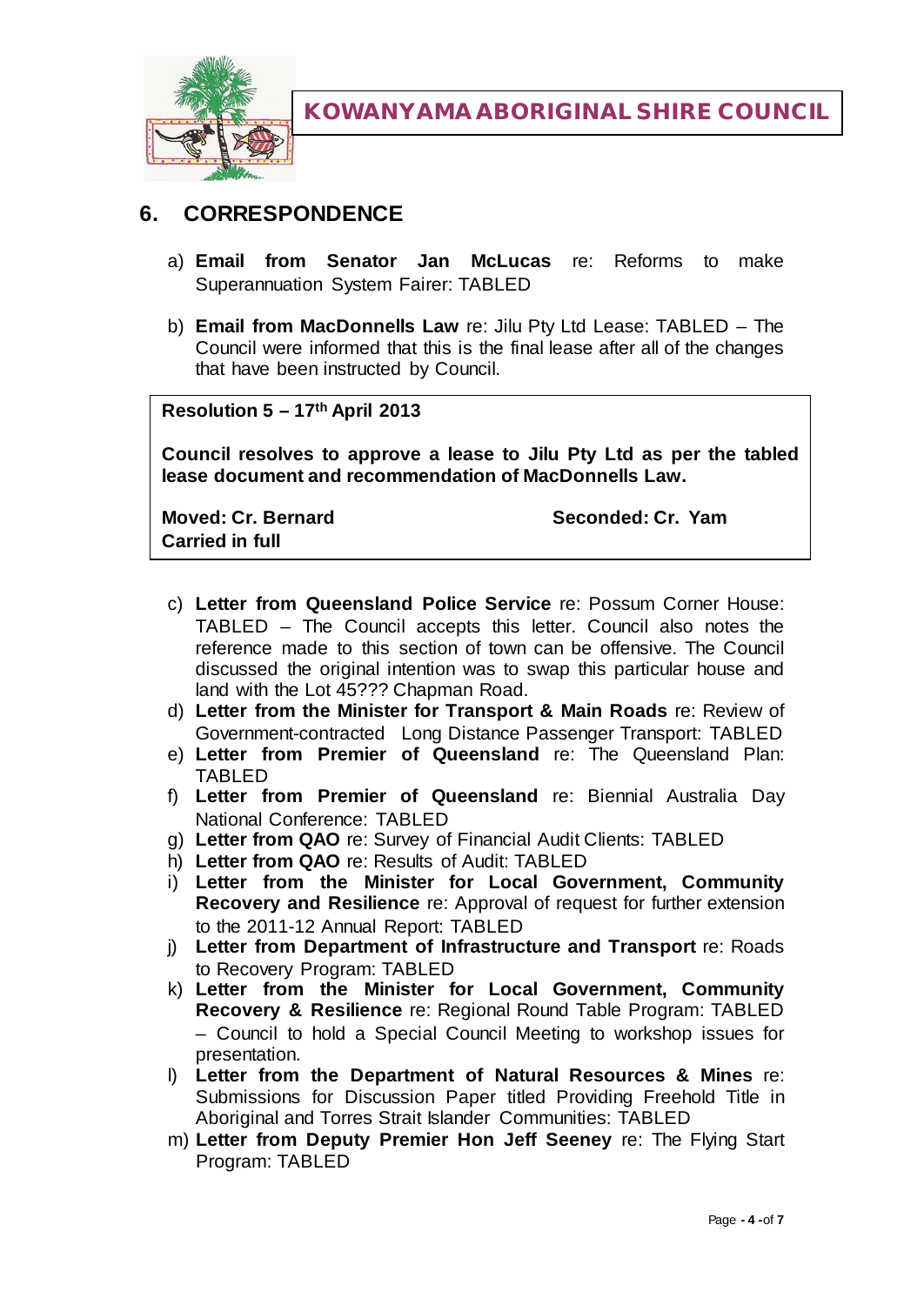

- n) **Email from Graeme Newton** re: Day Labour Guidelines 2013: TABLED
- o) **Letter from Department of Health & Ageing** re: New Pension Rates: TABLED
- p) **Letter from Cape York Hospital & Health Board** re: Proposed Staff Changes: TABLED
- q) **Email from Office of Fair Trading (OFT) re**: Joint visit by OFT, ICAN & ACCC 13-14 May 2013: TABLED – council approves of this visit.
- r) **Letter from Jennifer Frank** re: Front fence of residence Lot 322B Inuarel Street: TABLED – The D/CEO informed Council that the issues identified have been addressed through the works order system, with no charges to be made to the Tenant, also that there may be a major leak in the sewerage system in the yard of this tenant.
- s) **Email from ROCCY** re: Welfare Reform Meeting: TABLED
- t) **Letter from Department of Health & Aging** re: Provision of Funding under the Aged Care Funding Agreement: TABLED
- u) **Email from Department of Local Government, Community Recovery and Resilience** re: 4th Quarter SGFA Payment: TABLED

## **7. GENERAL BUSINESS**

- a) CEO Succession Planning for Cairns Office
- b) Organisational Chart: To be discussed at a Special Meeting.
- c) DCEO Outstanding Action Items: To be discussed at a Special Meeting.
- d) Garbage Truck Repairs: Council discussed this issue and instructs the CEO to have these repairs done as a matter of priority. If it requires the engagement of a specialised mechanic outside of the Council workforce to complete these works, the CEO must engage such services to have this issue resolved.
- e) Resignation of Child Development Worker: TABLED Council accepts the resignation.
- f) Resignation of Assistant Baker: TABLED Council accepts the resignation.
- g) Councillor Conduct: Council discussed the issue and will await a Special Meeting for further discussion.
- h) Superannuation New Minimum Employer Contributions from 1 July 2013: TABLED
- i) CEO Airport Shuttle Run: TABLED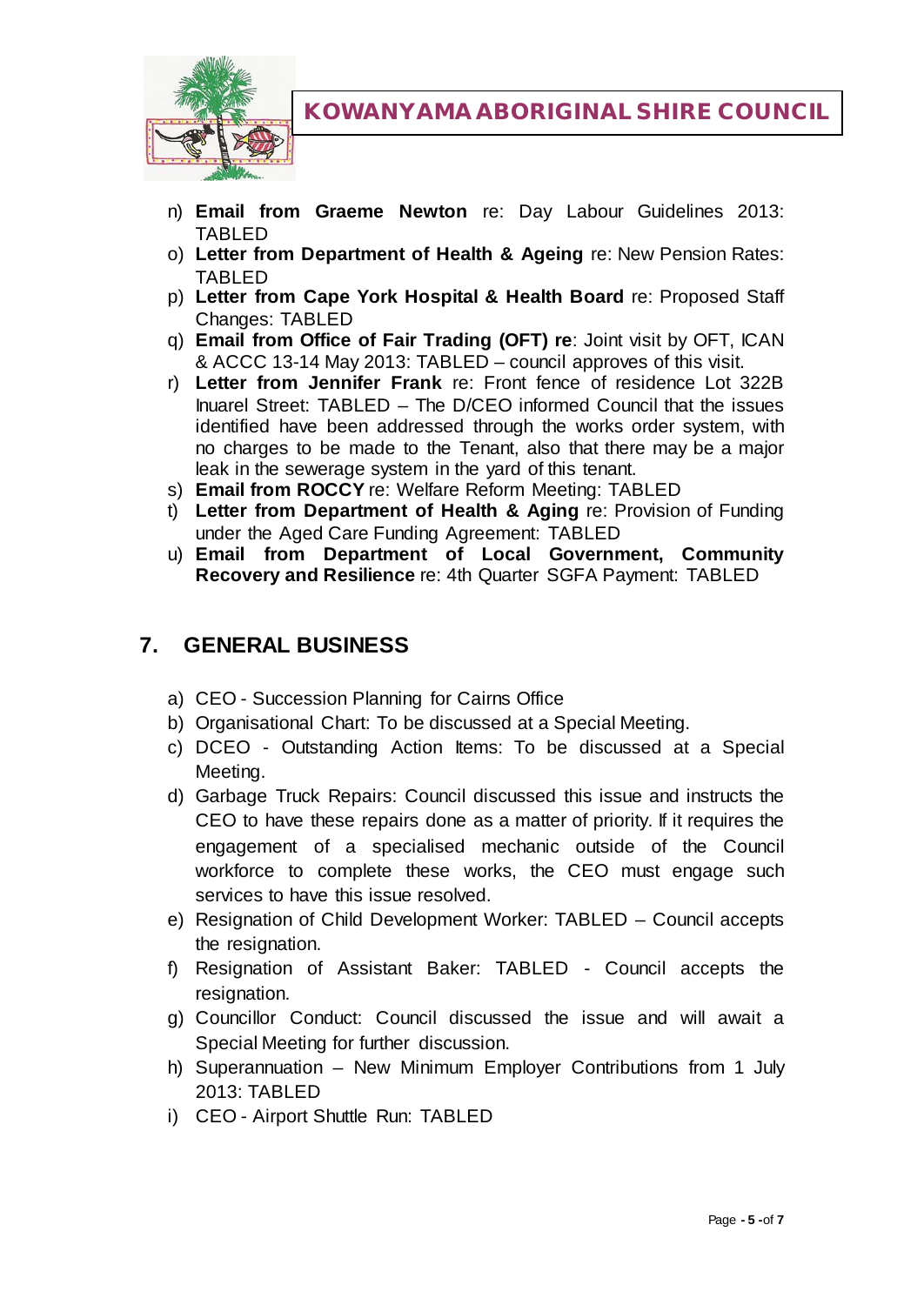

j) Safety Plan to be endorsed: TABLED – The Mayor asked the Council to endorse the plan as tabled by way of the following resolution.

| Resolution $5 - 17$ <sup>th</sup> April 2013                   |                       |  |  |
|----------------------------------------------------------------|-----------------------|--|--|
| Council resolve to endorse the Kowanyama Community Safety Plan |                       |  |  |
| $2012 - 13.$                                                   |                       |  |  |
| <b>Moved: Cr. Parry</b>                                        | Seconded: Cr. Bernard |  |  |
| <b>Carried in full</b>                                         |                       |  |  |
|                                                                |                       |  |  |

k) Thonorr Than Ltd resolution: Council tabled two documents regarding

Thonorr Than Ltd and decided to pass the following resolution

```
Resolution 6 – 17th April 2013
Council resolve to:
   1. Adopt the constitution of Thonorr Than Ltd as drafted by 
     MacDonnells Law.
   2. Proceed with the incorporation of Thonorr Than Ltd as a public 
     company limited by the Guarantee pursuant to the adopted 
     constitution.
Moved: Cr. Yam Seconded: Cr. Bernard
Carried in full
```
**Resolution 7 – 17th April 2013 Council resolve to consent for Thonorr Than Ltd, a public company limited by Guarantee, to use the Council Offices located at 30 Chapman Road, Kowanyama 4871 as it's registered office Moved: Cr. Thomas Seconded: Cr. Yam Carried in full**